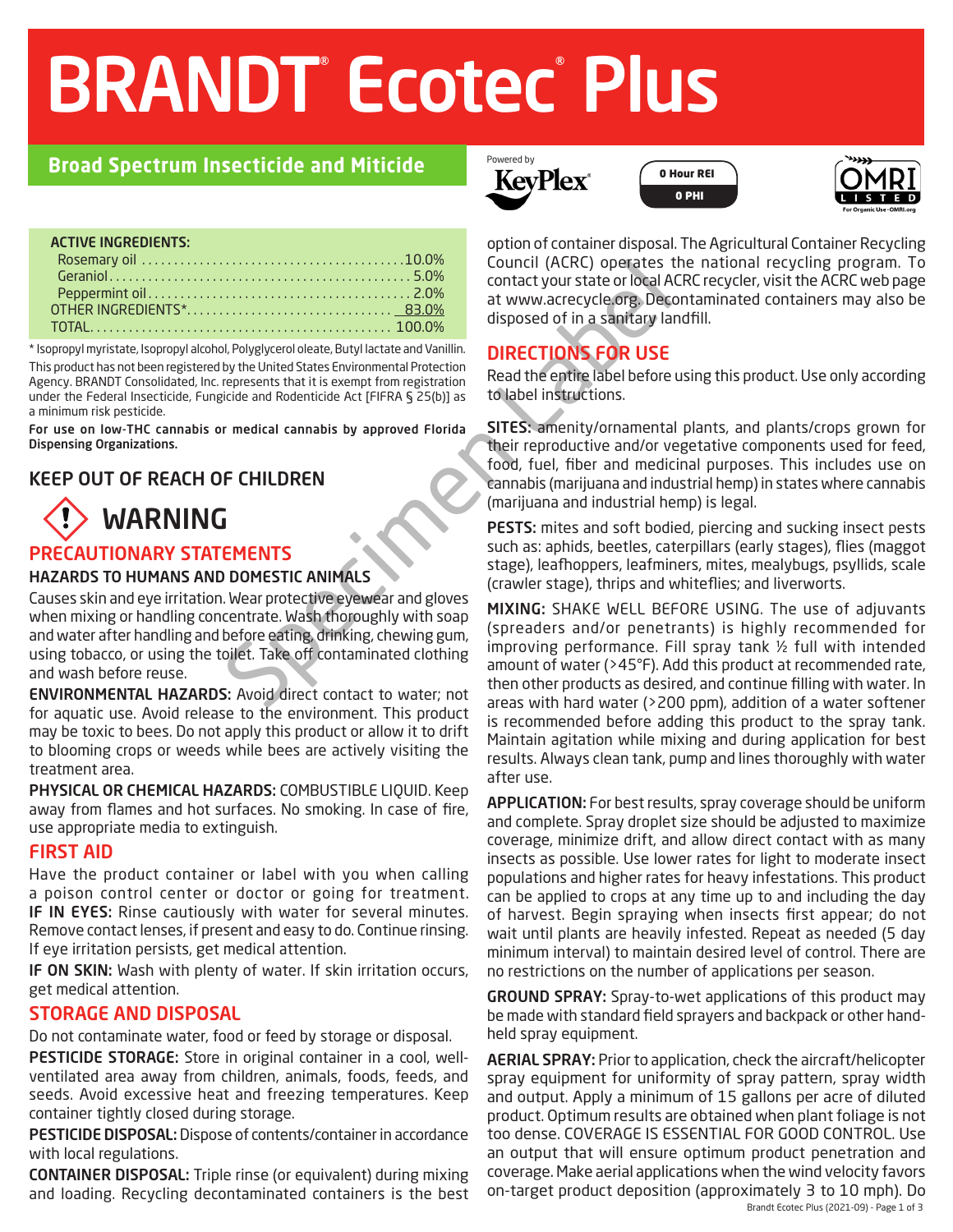not apply when wind velocity exceeds 15 mph. Low humidity and high temperature increase the evaporation rate of spray droplets and therefore the likelihood of good coverage. Use the largest droplet size consistent with good pest control. Formation of very small droplets may be minimized by appropriate nozzle selection, by orientating nozzles away from the air stream as much as possible, and by avoiding excessive spray boom pressure. Spray should be released at the lowest height consistent with pest control and flight safety. Application more than 10 feet above the crop canopy is not recommended.

DRIP IRRIGATION: For soil inhabiting insects and insect stages, use 2-4 pints per acre of plant bed in 2-3 applications over a 7-14 day schedule. Set emitter spacing and line pressure to give best coverage and reduce leaching.

*Important:* Additional Operating Instructions for Chemigation. Review your state and local regulatory requirements before applying any pesticide, adjuvant or agricultural chemical through an irrigation system. Refer to this product's SUPPLEMENTAL LABELING FOR CHEMIGATION APPLICATIONS for additional use requirements and restrictions (Washington State only).

PLANT SAFETY: Rate recommendations are based on product testing on a wide variety of plants. However, not all plant species/varieties/cultivars have been tested with this product, applied alone or with possible spray mix combinations (adjuvants, fertilizers, or other pesticides). Test spray a few leaves with intended spray mix 1 day before spraying entire plant. Do not use if leaf burn or spotting is observed. Use with care on plants with tender tissue. Do not apply to wilted or otherwise stressed plants, or to newly transplanted material prior to root establishment. Do not apply when the temperature is >90°F.

#### RATE RECOMMENDATIONS:

| <b>CROPS</b><br>grown outdoors, in greenhouses, shadehouses and<br>nurseries; including but not limited to                            | <b>PINTS</b><br>per 100<br>gallons | FL.OZ.<br>per 10<br>gallons |
|---------------------------------------------------------------------------------------------------------------------------------------|------------------------------------|-----------------------------|
| Root and Tuber Vegetables: Carrot, Potato, Radish,<br>Sweet Potato, Turnip                                                            | $1-6$                              | $2 - 8$                     |
| Brassica (Cole), Bulb, Leafy and Oriental Vegeta-<br>bles: Broccoli, Cabbage, Cauliflower, Celery, Garlic,<br>Lettuce, Onion, Spinach | $1 - 6$                            | $2 - 8$                     |
| Fruiting and Legume Vegetables: Bean, Eggplant,<br>Lentil, Pea, Pepper, Tomato                                                        | $1 - 6$                            | $2 - 8$                     |
| <b>Cucurbit Vegetables:</b> Cantaloupe, Cucumber, Mel-<br>on, Squash                                                                  | $1 - 6$                            | $2 - 8$                     |
| Citrus and Subtropical Fruits: Banana, Grapefruit,<br>Lemon, Mango, Orange, Papaya, Plantain                                          | $2-5$                              | 3-8                         |
| Pome and Stone Fruits: Apple, Apricot, Cherry, Nec-<br>tarine, Peach, Pear, Persimmon, Plum, Pomegranate,<br>Prune,                   | $1 - 4$                            | $2 - 6$                     |
|                                                                                                                                       |                                    |                             |

| exceeds 15 mph. Low humidity and<br>e evaporation rate of spray droplets<br>of good coverage. Use the largest                                                                                                                                                                                                                                                                                                                                                                                                                                                                                                                                                                                                        |                                    |                             |                                                   | <b>CROPS</b><br>grown outdoors, in greenhouses, shadehouses<br>and nurseries; including but not limited to                                                                                                                                                                                                                                            | <b>PINTS</b><br>per 100<br>gallons | FL.OZ.<br>per 10<br>gallons |
|----------------------------------------------------------------------------------------------------------------------------------------------------------------------------------------------------------------------------------------------------------------------------------------------------------------------------------------------------------------------------------------------------------------------------------------------------------------------------------------------------------------------------------------------------------------------------------------------------------------------------------------------------------------------------------------------------------------------|------------------------------------|-----------------------------|---------------------------------------------------|-------------------------------------------------------------------------------------------------------------------------------------------------------------------------------------------------------------------------------------------------------------------------------------------------------------------------------------------------------|------------------------------------|-----------------------------|
| good pest control. Formation of very<br>ized by appropriate nozzle selection,<br>ly from the air stream as much as                                                                                                                                                                                                                                                                                                                                                                                                                                                                                                                                                                                                   |                                    |                             |                                                   | Small Fruits and Berries: Blackberry, Blueberry,<br>Cranberry, Grapes (raisin, table, wine), Raspberry,<br>Strawberry                                                                                                                                                                                                                                 | $1 - 4$                            | $2 - 6$                     |
| cessive spray boom pressure. Spray                                                                                                                                                                                                                                                                                                                                                                                                                                                                                                                                                                                                                                                                                   |                                    |                             |                                                   | Tree Nuts: Almond, Cashew, Pecan, Pistachio, Walnut                                                                                                                                                                                                                                                                                                   | $1 - 4$                            | $2 - 6$                     |
| owest height consistent with pest<br>pplication more than 10 feet above<br>ımended.                                                                                                                                                                                                                                                                                                                                                                                                                                                                                                                                                                                                                                  |                                    |                             | Cereal Grains: Corn, Sorghum, Soybean, Sweet Corn | $1 - 4$                                                                                                                                                                                                                                                                                                                                               | $2 - 6$                            |                             |
|                                                                                                                                                                                                                                                                                                                                                                                                                                                                                                                                                                                                                                                                                                                      |                                    |                             | <b>Grass and Non-Grass Animal Feeds: Alfalfa</b>  | $1 - 4$                                                                                                                                                                                                                                                                                                                                               | $2 - 6$                            |                             |
| nhabiting insects and insect stages,<br>t bed in 2-3 applications over a 7-14<br>acing and line pressure to give best<br>g.<br>ating Instructions for Chemigation.<br>al regulatory requirements before<br>ant or agricultural chemical through<br>to this product's SUPPLEMENTAL<br>N APPLICATIONS for additional use<br>s (Washington State only).<br>nmendations are based on product<br>of plants. However, not all plant<br>ave been tested with this product,<br>e spray mix combinations (adjuvants,<br>les). Test spray a few leaves with<br>ore spraying entire plant. Do not use<br>served. Use with care on plants with<br>wilted or otherwise stressed plants,<br>terial prior to root establishment. Do |                                    |                             |                                                   | Herbs and Spices: Anise, Basil, Dill, Mint, Pepper-<br>mint, Spearmint, Thyme, Wintergreen                                                                                                                                                                                                                                                            | $1-3$                              | $2 - 5$                     |
|                                                                                                                                                                                                                                                                                                                                                                                                                                                                                                                                                                                                                                                                                                                      |                                    |                             |                                                   | Other Crops: Artichoke, Asparagus, Avocado, Cof-<br>fee, Cotton, Hops, Jojoba, Mushroom, Okra, Olives,<br>Peanuts, Pineapple, Rice, Safflower, Sesame, Sug-<br>ar Cane, Sunflower, Tea, Tobacco                                                                                                                                                       | $1 - 4$                            | $2 - 6$                     |
|                                                                                                                                                                                                                                                                                                                                                                                                                                                                                                                                                                                                                                                                                                                      |                                    |                             |                                                   | <b>ORNAMENTALS - INDOORS</b> (greenhouses, interior<br>plantscapes, lath and shadehouses): Bedding and<br>flowering plants, Foliage plants, Groundcovers,<br>Shrubs, Evergreens, Ornamental trees                                                                                                                                                     | N/A                                | $2 - 5$                     |
|                                                                                                                                                                                                                                                                                                                                                                                                                                                                                                                                                                                                                                                                                                                      |                                    |                             |                                                   | ORNAMENTALS - OUTDOORS (nurseries and<br>commercial, industrial, recreational and residen-<br>tial outdoor landscapes): Bedding and flowering<br>plants, Foliage plants, Groundcovers, Shrubs, Ev-<br>ergreens, Ornamental trees                                                                                                                      | $1 - 4$                            | $2 - 6$                     |
|                                                                                                                                                                                                                                                                                                                                                                                                                                                                                                                                                                                                                                                                                                                      |                                    |                             |                                                   | TURF: Golf courses, Cemeteries, Parks, Sports<br>fields, Lawns, Turfgrass grown for sod or seed                                                                                                                                                                                                                                                       | $1 - 4$                            | $2 - 6$                     |
|                                                                                                                                                                                                                                                                                                                                                                                                                                                                                                                                                                                                                                                                                                                      |                                    |                             |                                                   | MUSHROOM HOUSES: Spray a solution of 4-8 fl. oz. per gallon on outside<br>and inside walls, floors, and sideboards of mushroom houses after com-<br>post has been pasteurized by heating. Also spray over the plastic covering<br>the beds and trays after spawning. Retreat as needed.                                                               |                                    |                             |
| ture is >90°F.                                                                                                                                                                                                                                                                                                                                                                                                                                                                                                                                                                                                                                                                                                       |                                    |                             |                                                   |                                                                                                                                                                                                                                                                                                                                                       |                                    |                             |
|                                                                                                                                                                                                                                                                                                                                                                                                                                                                                                                                                                                                                                                                                                                      |                                    |                             |                                                   | <b>WARRANTY</b><br>To the extent consistent with applicable law, seller warrants that this product<br>conforms to the chemical description on this label and is reasonably fit for the                                                                                                                                                                |                                    |                             |
| shadehouses and<br>ed to                                                                                                                                                                                                                                                                                                                                                                                                                                                                                                                                                                                                                                                                                             | <b>PINTS</b><br>per 100<br>gallons | FL.OZ.<br>per 10<br>gallons |                                                   | purposes stated on this label only when used in accordance with directions un-der<br>normal use conditions. To the extent consistent with applicable law, this warranty<br>does not extend to use of this product contrary to label directions, or under abnormal<br>use conditions, or under conditions not reasonably foreseeable to seller. To the |                                    |                             |
| rot Dotate Dadich                                                                                                                                                                                                                                                                                                                                                                                                                                                                                                                                                                                                                                                                                                    | 1 <sup>C</sup>                     | ם כ                         |                                                   |                                                                                                                                                                                                                                                                                                                                                       |                                    |                             |

#### WARRANTY

To the extent consistent with applicable law, seller warrants that this product conforms to the chemical description on this label and is reasonably fit for the purposes stated on this label only when used in accordance with directions un-der normal use conditions. To the extent consistent with applicable law, this warranty does not extend to use of this product contrary to label directions, or under abnormal use conditions, or under conditions not reasonably foreseeable to seller. To the extent consistent with applicable law, seller makes no other war-ranties, either expressed or implied.

NET CONTENTS: \_\_\_\_ gallons /\_\_\_\_ liters